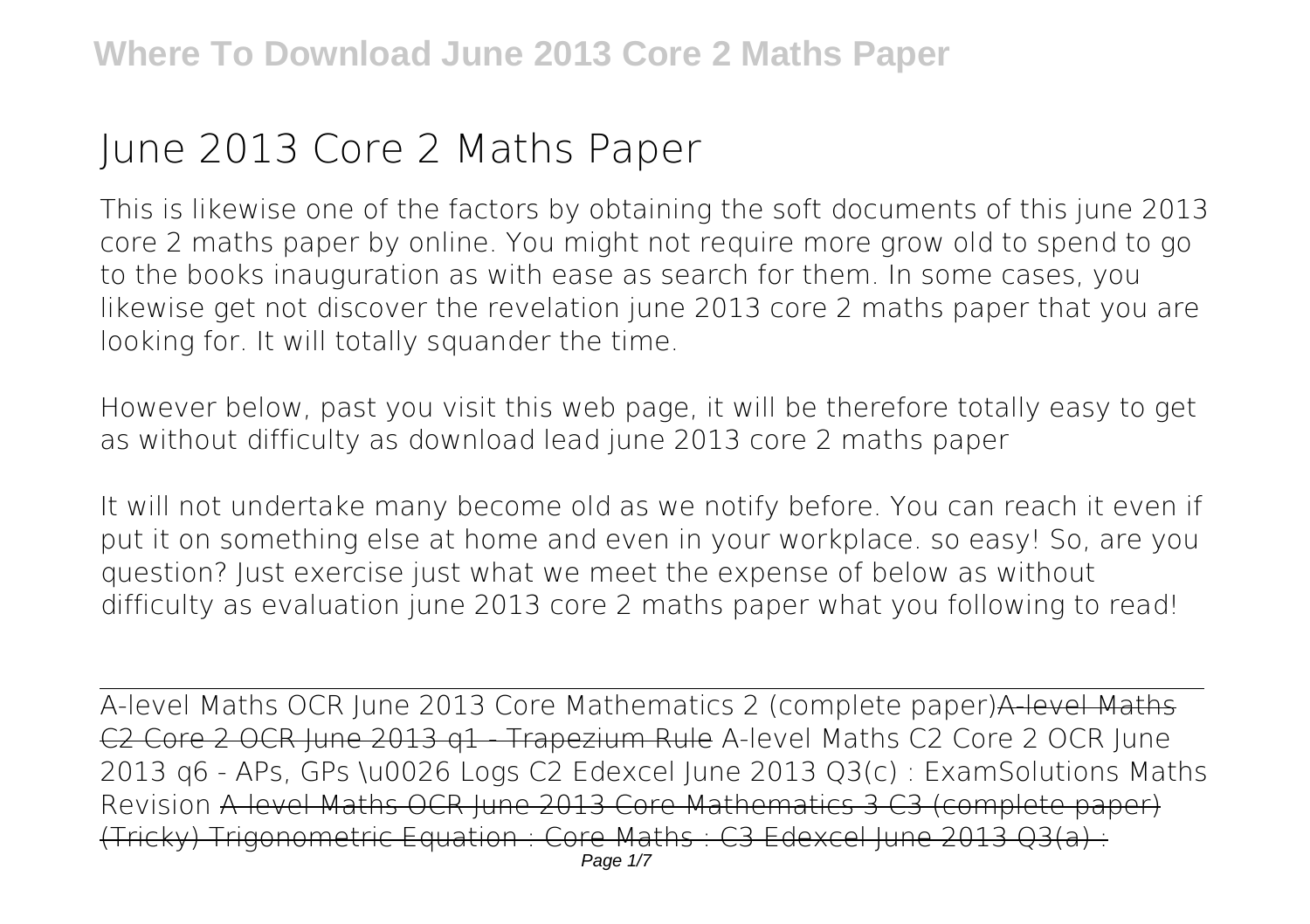ExamSolutions q8 Core 2 C2 OCR May June 2013 AS Past maths paper Exam mathematics solutions q9 Core 2 C2 OCR May June 2013 AS Past maths paper Exam mathematics solutions

Area bounded by a curve : C2 Edexcel June 2013 Q6 : ExamSolutions Maths Revision*q2 Core 2 C2 OCR May June 2013 AS Past maths paper Exam mathematics solutions q4 Core 2 C2 OCR May June 2013 AS Past maths paper Exam mathematics solutions q7 Core 2 C2 OCR May June 2013 AS Past maths paper Exam mathematics solutions Apple MacBook 2.4GHz White Unibody Mid 2010 Review* **Q2 2016 STEP 1 Mathematics**

Jumper EZBook 2 Review [4k]

Apple MacBook Early 2009 Intel Core 2 Duo (2018 Review) Apple MacBook Early 2009 Intel Core 2 Duo (2017 Review) Trapezium Rule : ExamSolutions Maths Revision Apple MacBook Early 2009 Intel Core 2 Duo (2019 Review) **Apple MacBook Early 2009 Intel Core 2 Duo (2015 Review)** #2 - Should I take Math 1 or Math 2 Subject Test? q1 Core 2 C2 OCR June 2013 AS Past maths paper Exam mathematics solutions

q6 Core 2 C2 OCR May June 2013 AS Past maths paper Exam mathematics solutions

Coordinate Geometry - Circles : C2 Edexcel June 2013 Q10 : ExamSolutions Maths Revision

Good Algebraic Long Division Example : Core Maths : C3 Edexcel June 2013 Q1 : ExamSolutions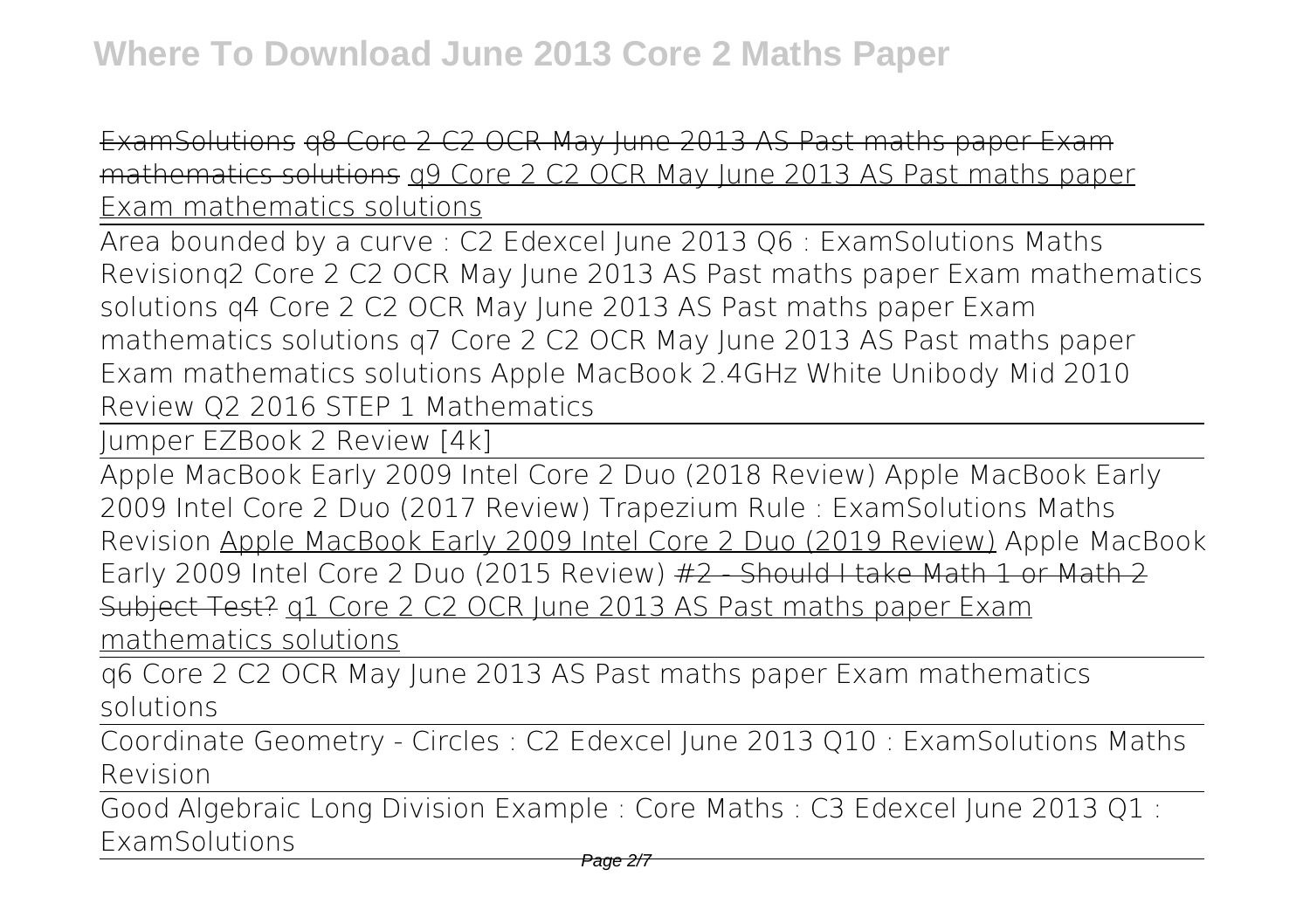q5 Core 2 C2 OCR May June 2013 AS Past maths paper Exam mathematics solutions*Binomial Series Expansion : C2 Edexcel June 2013 Q2 : ExamSolutions Maths Revision*

q3 Core 2 C2 OCR May June 2013 AS Past maths paper Exam mathematics solutions*Integration and the Trapezium Rule : C2 Edexcel June 2013 Q4 : ExamSolutions Maths Revision June 2013 Core 2 Maths* Core 2 Mathematics Edexcel June 2013 Question 5 Figure 2 shows a plan view of a garden. The plan of the garden ABCDEA consists of a triangle ABE joined to a sector BCDE of a circle with radius 12m and centre B. The points A, B and C lie on a straight line with  $AB = 23m$  and  $BC = 12m$ . Given that the size of angle ABE is exactly 0.64 radians, find

*Edexcel Core Mathematics C2 June 2013 (with worksheets ...*

June 2013 Mathematics MPC2 Unit Pure Core 2 Monday 13 May 2013 1.30 pm to 3.00 pm For this paper you must have: \* the blue AQA booklet of formulae and statistical tables. You may use a graphics calculator. Time allowed \* 1 hour 30 minutes Instructions \* Use black ink or black ball-point pen. Pencil should only be used for drawing.

*Pure Core 2: Question paper - June 2013 - Maths Made Easy* MPC2- AQA GCE Mark Scheme 2013 June series 5 Q Solution Marks Total Comments 5(a) h =  $0.5$  B1 h =  $0.5$  stated or used.  $f(x) = x3811 \square 2$  h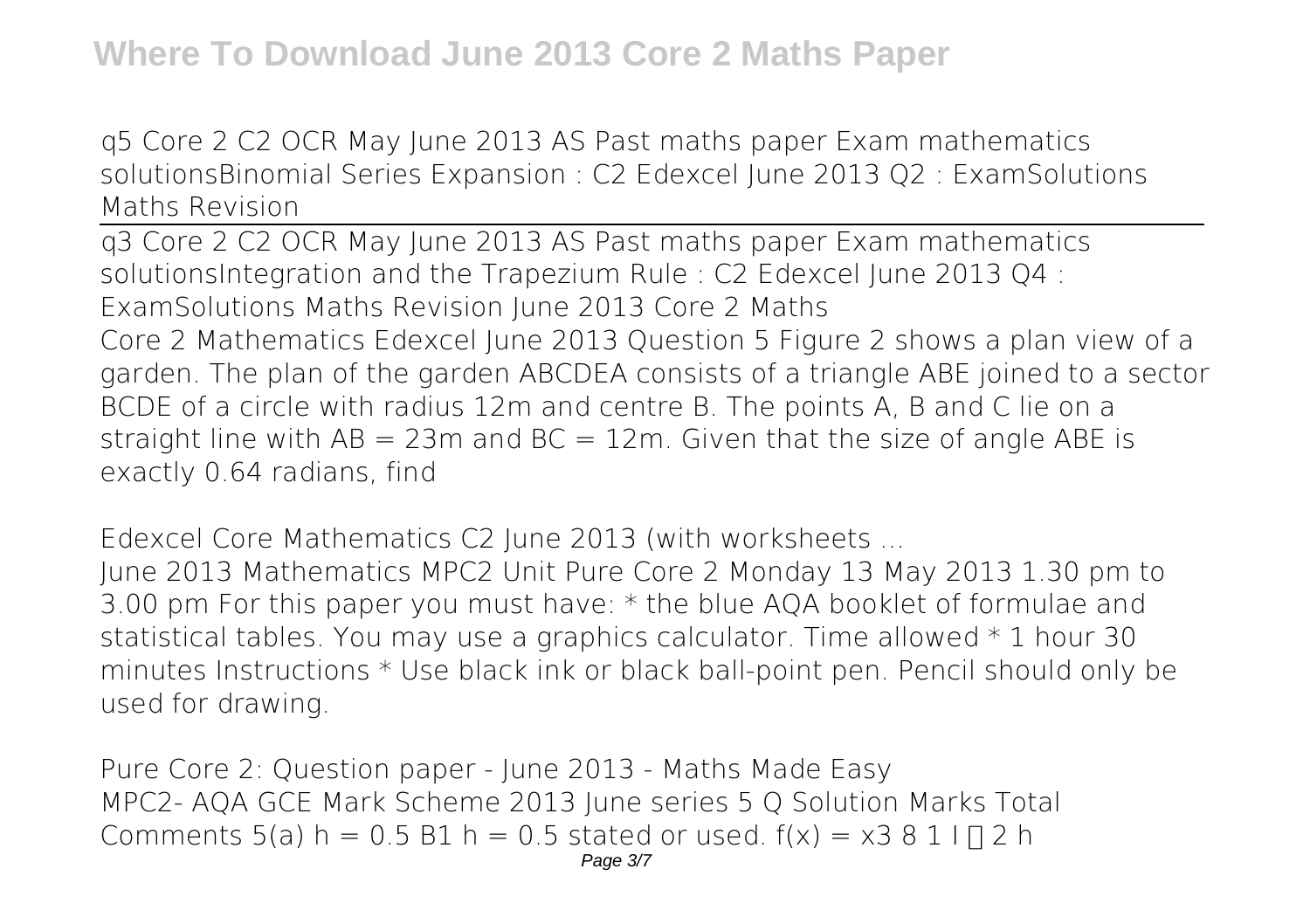**Where To Download June 2013 Core 2 Maths Paper**

 ${f(0)+f(2)+2[f(0.5)+f(1)+f(1.5)]}$  M1  $\Box$  h  ${f(0)+f(2)+2[f(0.5)+f(1)+f(1.5)]}$  OE 2 h with  $\{... \} = 1\,65\,2\,2\,9\,28 = 1 + 8.06... + 2(1.41... + 3 + 5.29...) = 9.0622... +$ 2×9.7057… A1

*Mathematics MPC2 (Specification 6360) Pure Core 2* q6 Core 2 C2 OCR May June 2013 AS Past maths paper Exam mathematics solutions - Duration: 7:05. ukmathsteacher 2,959 views. 7:05.

*q1 Core 2 C2 OCR June 2013 AS Past maths paper Exam mathematics solutions* / C2 Past Papers / OCR – C2 June 2013 OCR – C2 June 2013. OCR – C2 June 2013

*OCR – C2 June 2013 - ExamSolutions Maths* Maths / Edexcel / C2 Past Papers / Edexcel – C2 June 2013. Edexcel – C2 June 2013 ...

*Edexcel – C2 June 2013 - ExamSolutions Maths* Summer 2013 GCE Core Mathematics 2 (6664/01R) Edexcel and BTEC Qualifications Edexcel and BTEC qualifications come from Pearson, the world's leading learning company. We provide a wide range of qualifications including

academic, vocational, occupational and specific programmes for employers. For further information, please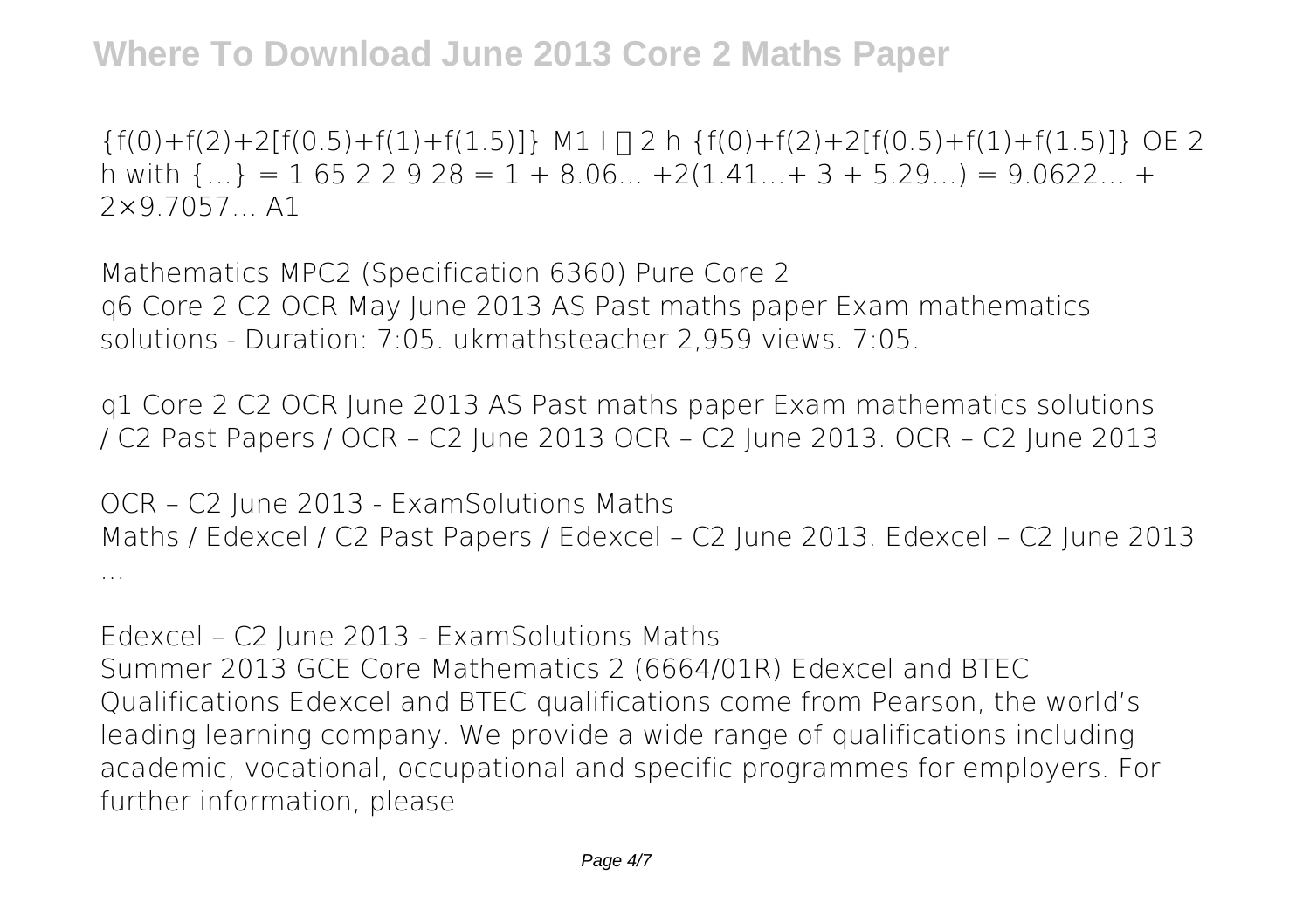*Mark Scheme (Results) Summer 2013 - Edexcel* ←CIE – IGCSE 0580 Mathematics Paper 1 (Core), May/June 2013 – Answers; CIE-IGCSE 0580 Mathematics Paper 2 (extended), May/June 2013 – Answers →

*CIE- IGCSE 0580 Mathematics Paper 3 (Core), May/June 2013 ...* Summer 2013 GCE Core Mathematics 2 (6664/01) Edexcel and BTEC Qualifications Edexcel and BTEC qualifications come from Pearson, the world's leading learning company. We provide a wide range of qualifications including academic, vocational, occupational and specific

*Mark Scheme (Results) Summer 2013 - Maths Genie* A-level EDEXCEL Mathematics Question Papers, Mark Schemes and Examiner Reports. Home BIOLOGY > > > > CHEMISTRY ... Core 2 Mark Scheme. Core 2 Examiner Report. Core. Core 3 Question Paper. Core 3 Mark Scheme. Core 3 Examiner Report. ... 2013 (June) Module Question ...

*A-level Edexcel Mathematics Past Papers - Past Papers* Core 1 Mathematics Edexcel June 2013 Question 7 Arithmetic Progressions 7. A company, which is making 200 mobile phones each week, plans to increase its production. The number of mobile phones produced is to be increased by 20 each week from 200 in week 1 to 220 in week 2, to 240 in week 3 and so on, until it is producing 600 in week N. ...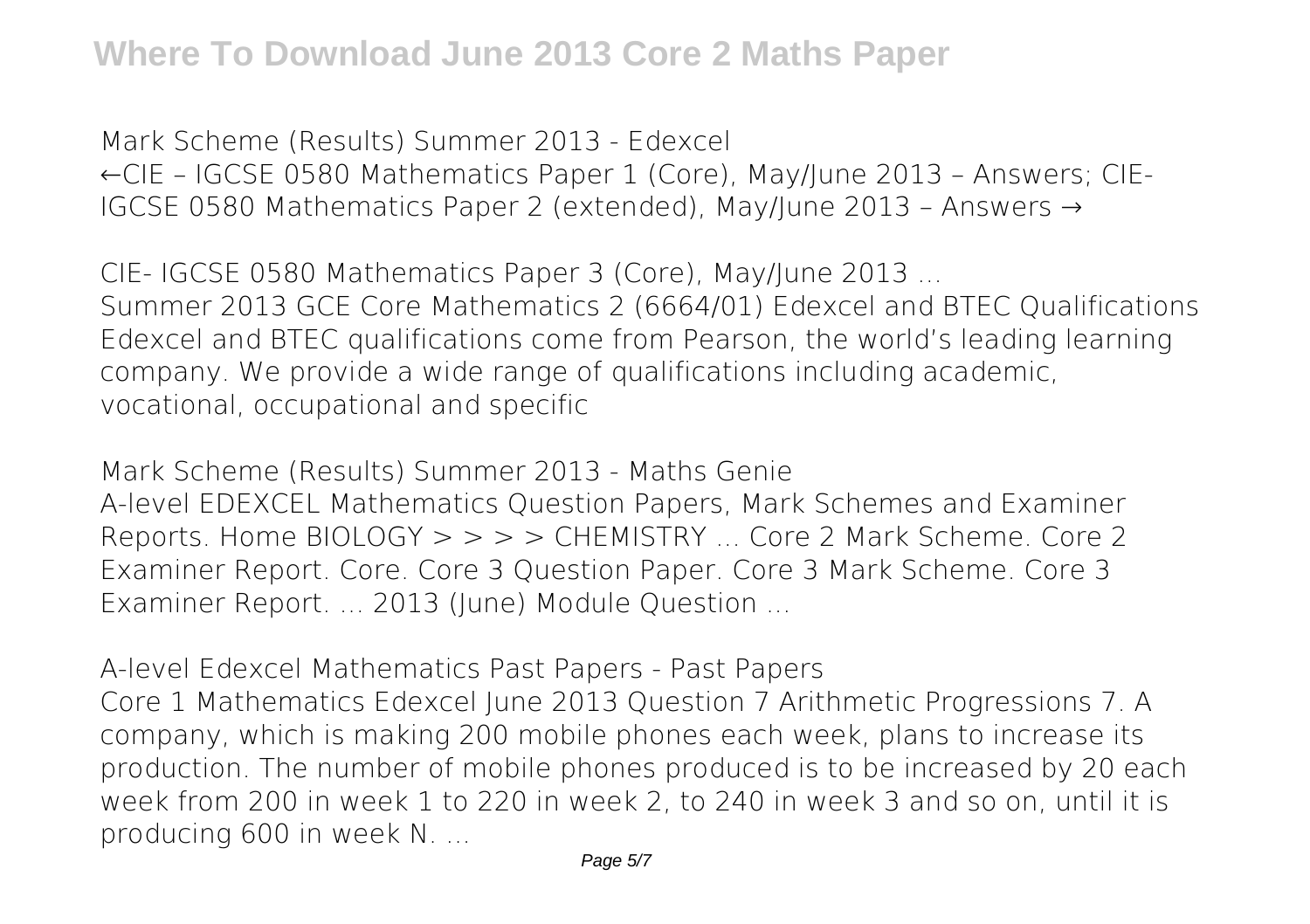*Edexcel Core Mathematics C1 June 2013 (worksheets, videos ...*

Maths June 2013 C2 Past Paper | carecard.andymohr Edexcel Core Mathematics C2 June 2013 Past Paper Core 2 Mathematics Edexcel June 2013 Question 1 . 1. The first three terms of a geometric series are 18, 12 and p respectively, where p is a constant. Find (a) the value of the common ratio of the series, (b) the value of p,

*Maths June 2013 C2 Past Paper - old.dawnclinic.org*

3 June 2008 Core Mathematics C2 Mark Scheme Question Scheme Marks number 2. (a) 1.732, 2.058, 5.196 awrt (One or two correct B1 B0, All correct B1 B1) B1 B1 (2)

*Mark Scheme (Results) Summer 2008 - Edexcel*

June 2013 Core 2 Maths Mark Scheme McLeodGaming. Kitty Werthmann History Distorted Skeptoid. McLeodGaming. Environment News amp features The Telegraph. Wake Up New Zealand What Does The Globalist Agenda New. Full Moon Silhouettes – The Art of Night The Photography. Uber Wikipedia. Last Word Archive New Scientist.

*June 2013 Core 2 Maths Mark Scheme - vps1.nordictrack.vn* Core Mathematics 2-Greg Attwood 2004 Easing the transition from GCSE to AS level, this textbook meets the 2004 Edexcel specifications and provides numerous